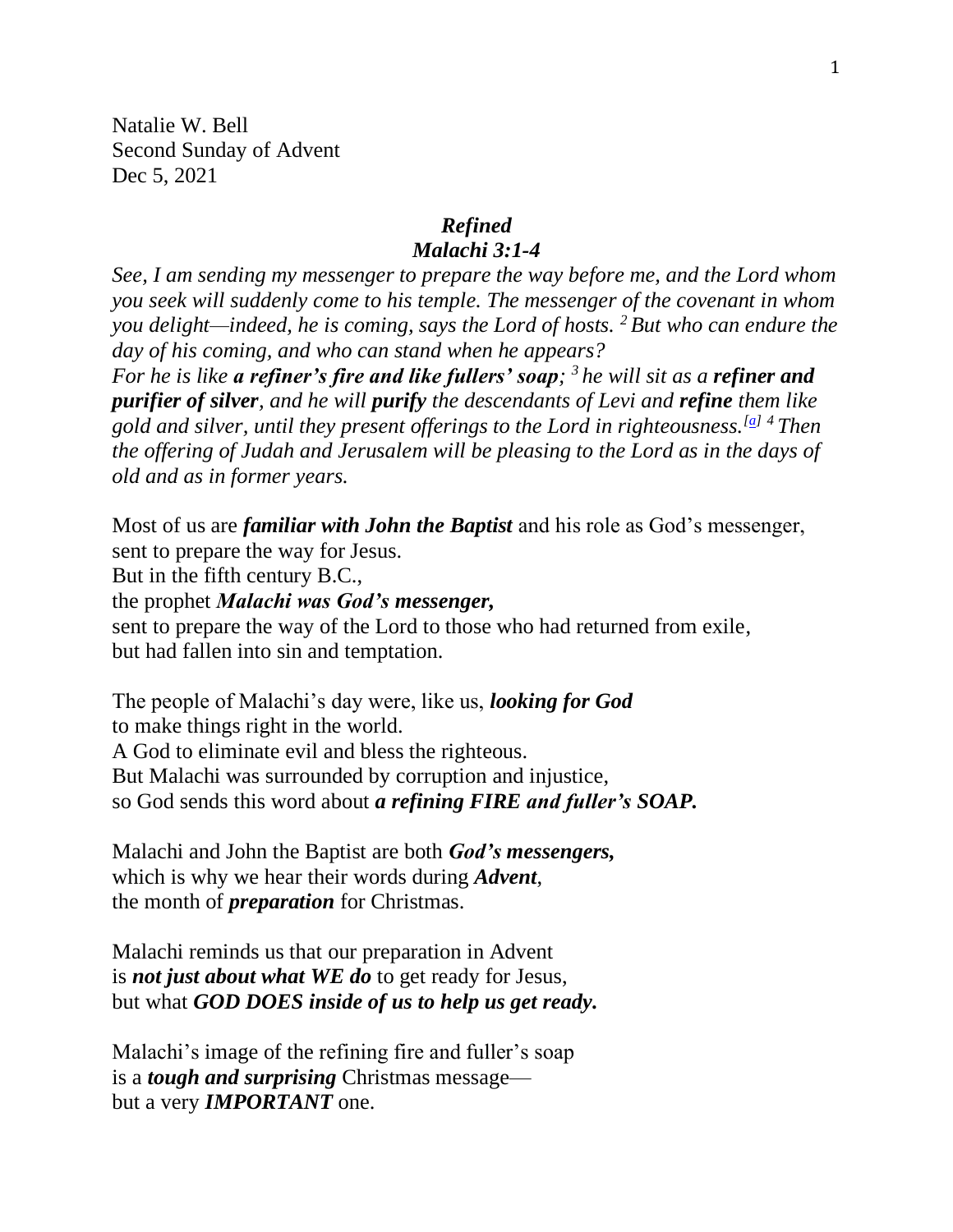It is actually *God's grace* to all of us— Because it's the *preparation we REALLY need* to see Jesus—now, and in the end.

We all have things we do at this time of year to prepare for the season. Are there any *Christmas movies* that you have to watch every year? My all-time favorite is *White Christmas,*  but I also love *It's a Wonderful Life, Elf,* and *The Family Stone*… and *National Lampoon's Christmas Vacation* with Clark Griswald plugging in his outdoor lights!

Have you ever thought about what most Christmas movies *have in common?*

Isn't there usually a *dysfunctional family* involved? Think about it—all the famous Christmas movies have some kind of trouble in the family or other relationships. Which is probably why we like them! Because we all have dysfunctional families!

Most of us have *wacky relatives* like Cousin Eddie or Clark Griswald, right? We have complicated relationships, And 100% of us have families that are not perfect. So maybe we are drawn to these movies because *they are familiar*!

Which brings us to *Malachi*.

What if we *need his message*, as much as we need our favorite Christmas movie? What if we need this message of God's *refining fire*, because we are *broken, and our lives are a mess!*

We might need the *fire* of God, that melts and draws out all the impurities in our lives. We might need the kind of **soap** that is so strong it can bleach anything. Don't we need God to be our refiner? the one who melts and molds our lives the way they should be?

Do you know *how* a refiner of silver knows it's ready? It's when *his own image* is reflected perfectly in the shimmering surface of the liquid metal, like a mirror.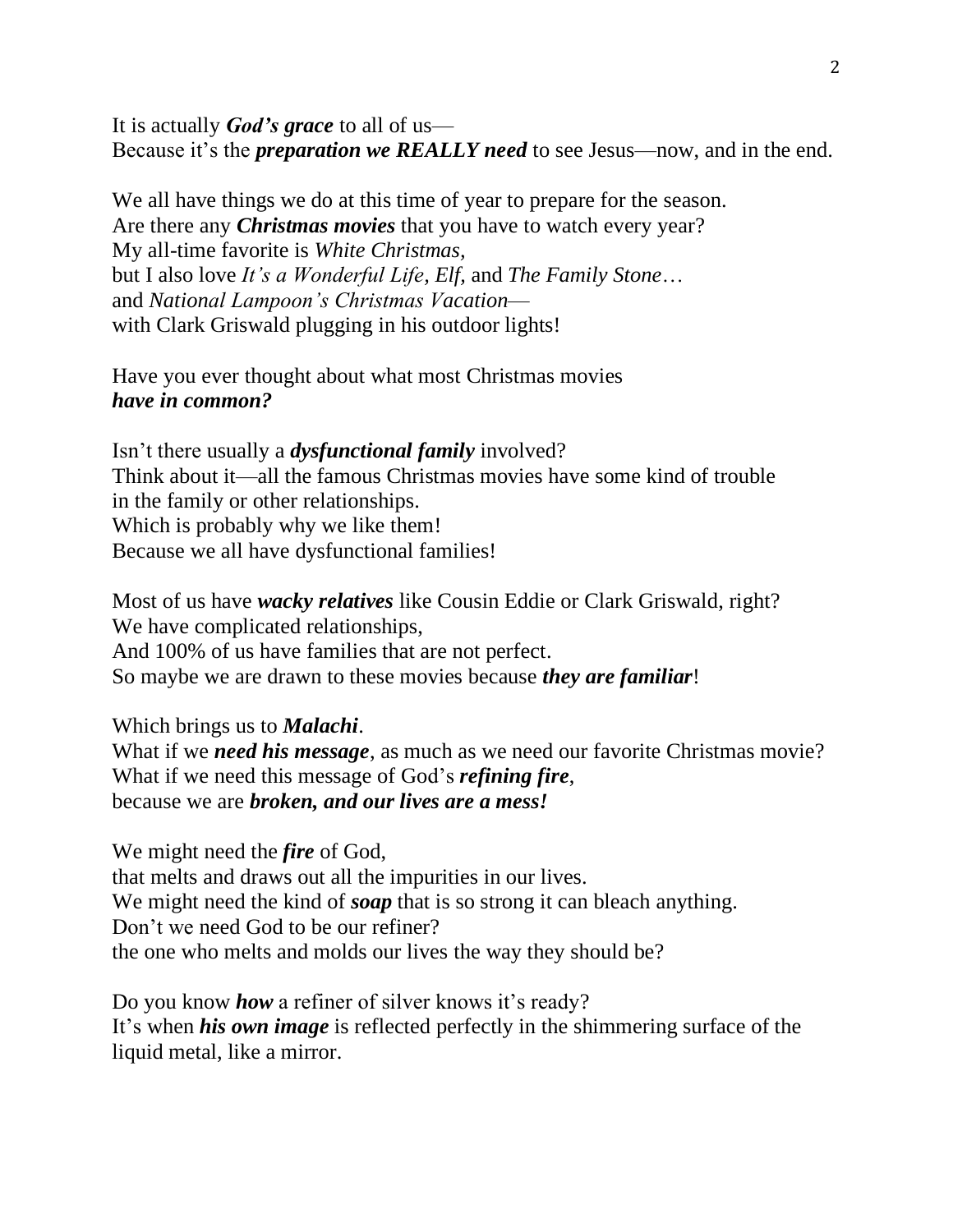What if that's what God is trying to do in us in our hearts and homes this Christmas? What if God is trying to *melt and mold us until we reflect the image* of God in our lives? Wouldn't that be amazing?

Again and again in the Bible, we see how God works to make the people who they were *created to be.*  God is always using lessons and experiences To teach us *to trust and be faithful*.

Scottish pastor George MacDonald once said, *because we ARE the sons of God, we must BECOME the sons of God.* 

We believe that God's love for us is very much like a *parent's love* for a child. It *doesn't always feel good*,

Because it includes boundaries, consequences, hopes, and plans. it includes *melting and molding*—so that we can grow and mature in our faith.

When we say God loves us, We mean that *God wants what is BEST for us*. Which is more than just good feelings.

God loves us, AND God is all-powerful, all-knowing, and all-good, In other words, God is *HOLY--- So, God wants us to be holy too!*

We don't talk about that a lot. We don't talk about the *judgment* of God very much either because we don't believe in a 'wrathful judgmental' God.

But we do know that *God is holy.*  Which means, God is against sin. God judges all human behavior—including ours.

Of course God loves us, despite our sins. But God is *against* sin because God is *for* us.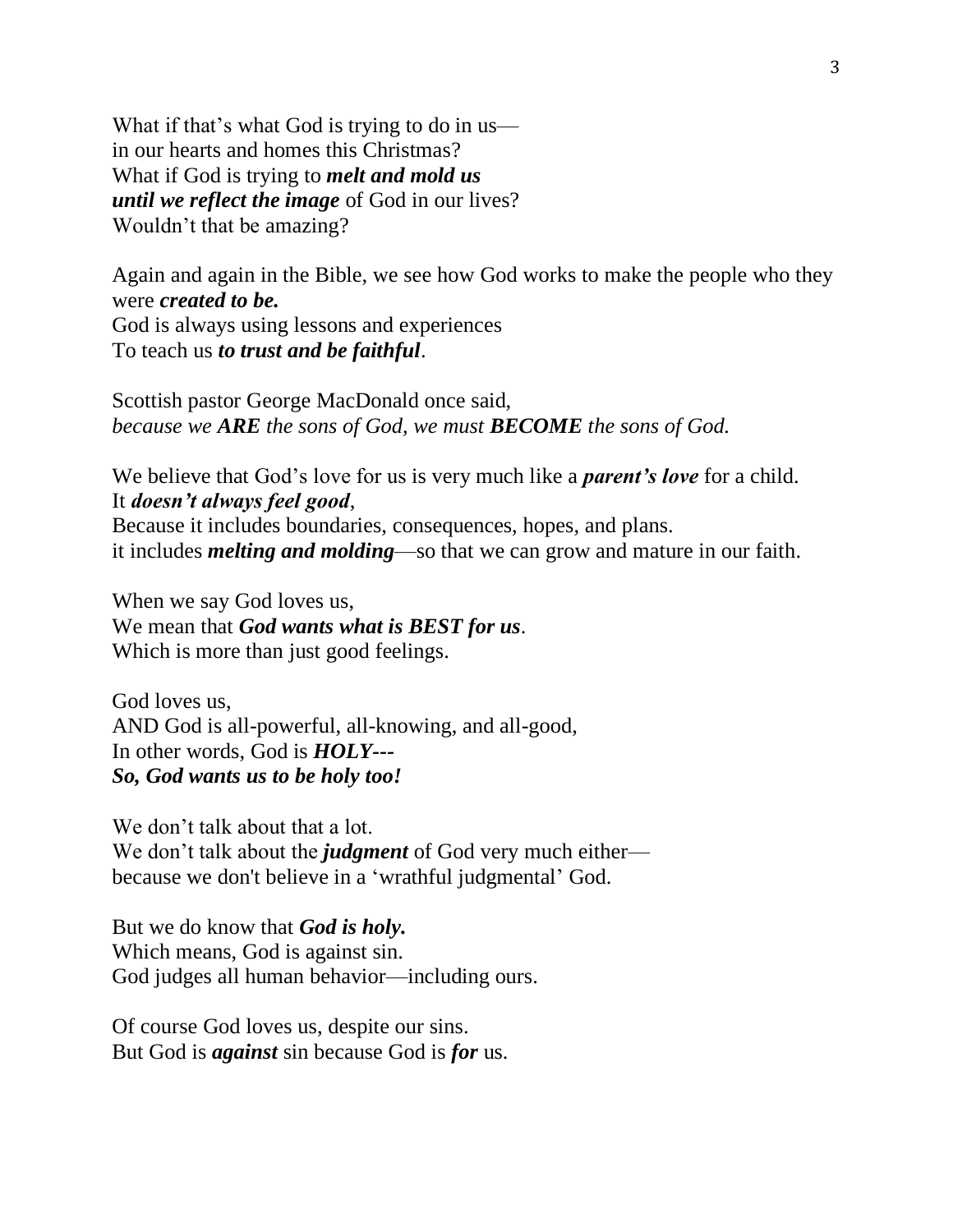God *has a desire for us to be holy*, just like Jesus. That's where the refiner's fire comes in, to purify us.

C.S. Lewis once said, *To ask that God's love should be content with us as we are is to ask that God should cease to be God:* …. *because He already loves us, He must labour to make us lovable. We cannot even wish, in our better moments, that God could reconcile Himself to our present impurities……*

Lewis says our *happiness* is not what God wants for us, God wants us to be who we were created to be, *THEN we will be happy*…. C.S. Lewis in The Problem of Pain. Christianity Today, Vol. 32, no. 15.

The truth is, our brokenness, our dysfunction, our sin *hurts* us—and it hurts God. It's hurts the entire *family* of faith!

So what do we *NEED*? We need God's *love*. And we need to be *refined* by that love. We need a *Savior*. Who can *make us more like* the God who created us! That's a perfect message for Advent—this time of preparation.

And that's what the refining fire is all about. God *doesn't just HOPE* we'll do our best, and love us without any discipline or consequences.

God gives us *free will*—to act like complete fools, which we do, and when we do, God is not pleased…

So, out of love, God--*refines us. And because of Jesus, through this refining, we are forgiven*, regardless of what we've done--- We can start over! We can be made new!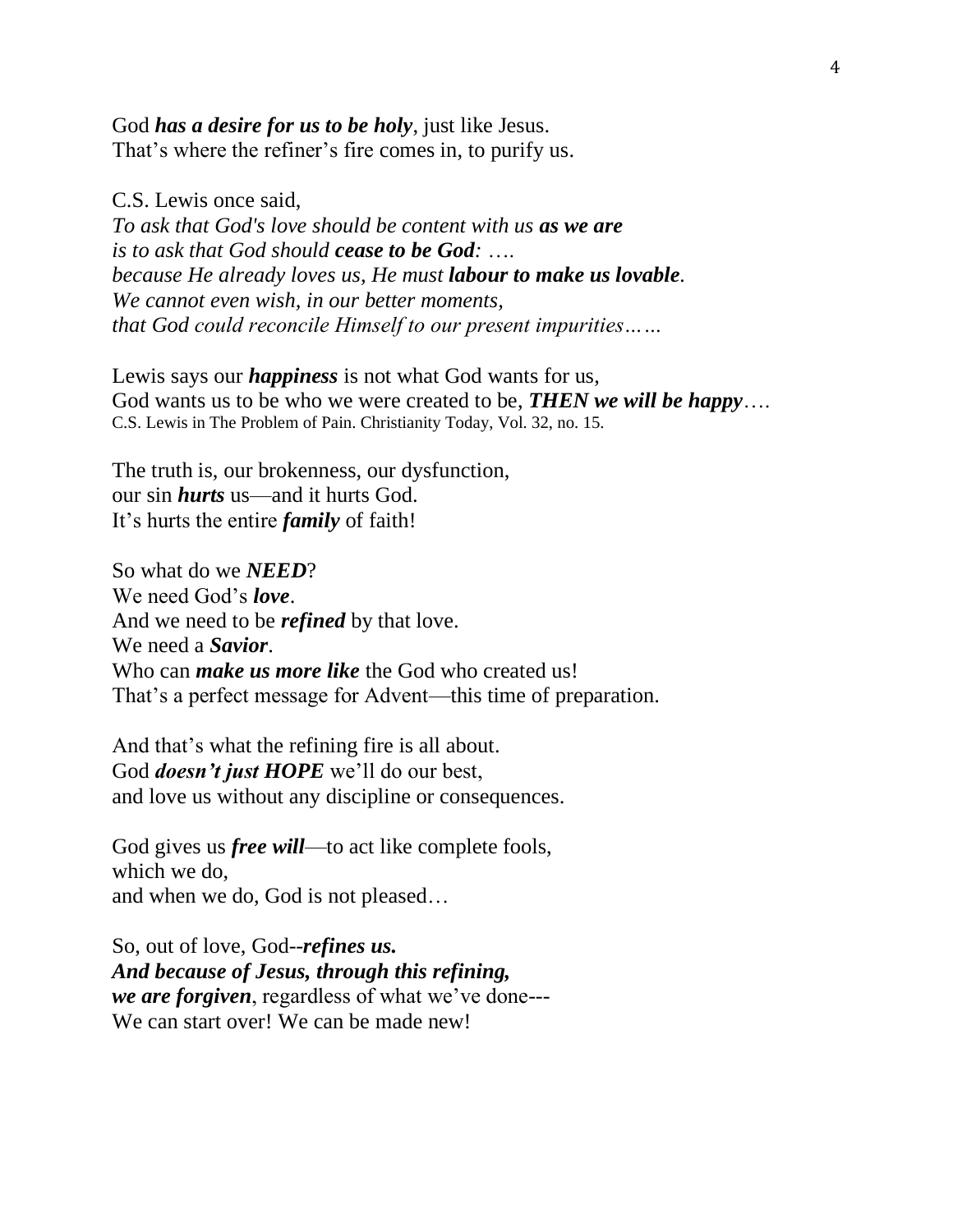#### *Fire and soap is a strange but powerful Christmas message.*

But it's the reason Jesus came to earth as a baby- to *save* us from sin. It's why Jesus died and was resurrected. To *save us, and change us.* To make us the people we were created to be. To transform us!

Jesus *didn't* come to make us feel *guilty*. Jesus came with *love and grace---to help us CHANGE.* To help us *BECOME the people* God created us to be!

Think about the *people who love you*-- Don't they want you to become a *better person?* The person you were *meant to be?*  The Love of God is even more that way!

George MacDonald said once that God Is a consuming fire, and God's "*love loves unto purity*"

That's why God the refiner melts and molds us, until the surface of our heart *shimmers*, and God's image is reflected right in our lives.

I always remember Flannery O'Connor's short story called *"Revelation"* when I read Malachi.

She writes about a proud and arrogant white woman in the old South named Ruby Turpin, who sits in her doctor's office chatting and smiling, friendly and talkative on the outside,

all the while she is *harshly judging* everyone around her in that room…. *this kid is just trash, that dark boy is stupid,* 

*that old man is dirty, that ugly woman is strange.* 

She is especially disturbed by a large young woman with terrible acne, who is reading on the sofa, *rudely ignoring* everyone else.

So, Mrs. Turpin quietly *congratulates Jesus* for making her the way she is: *"He had made her herself and given her a little bit of everything".*  She then, *thanks God she is white, and that she's not poor, or ugly, or rude.*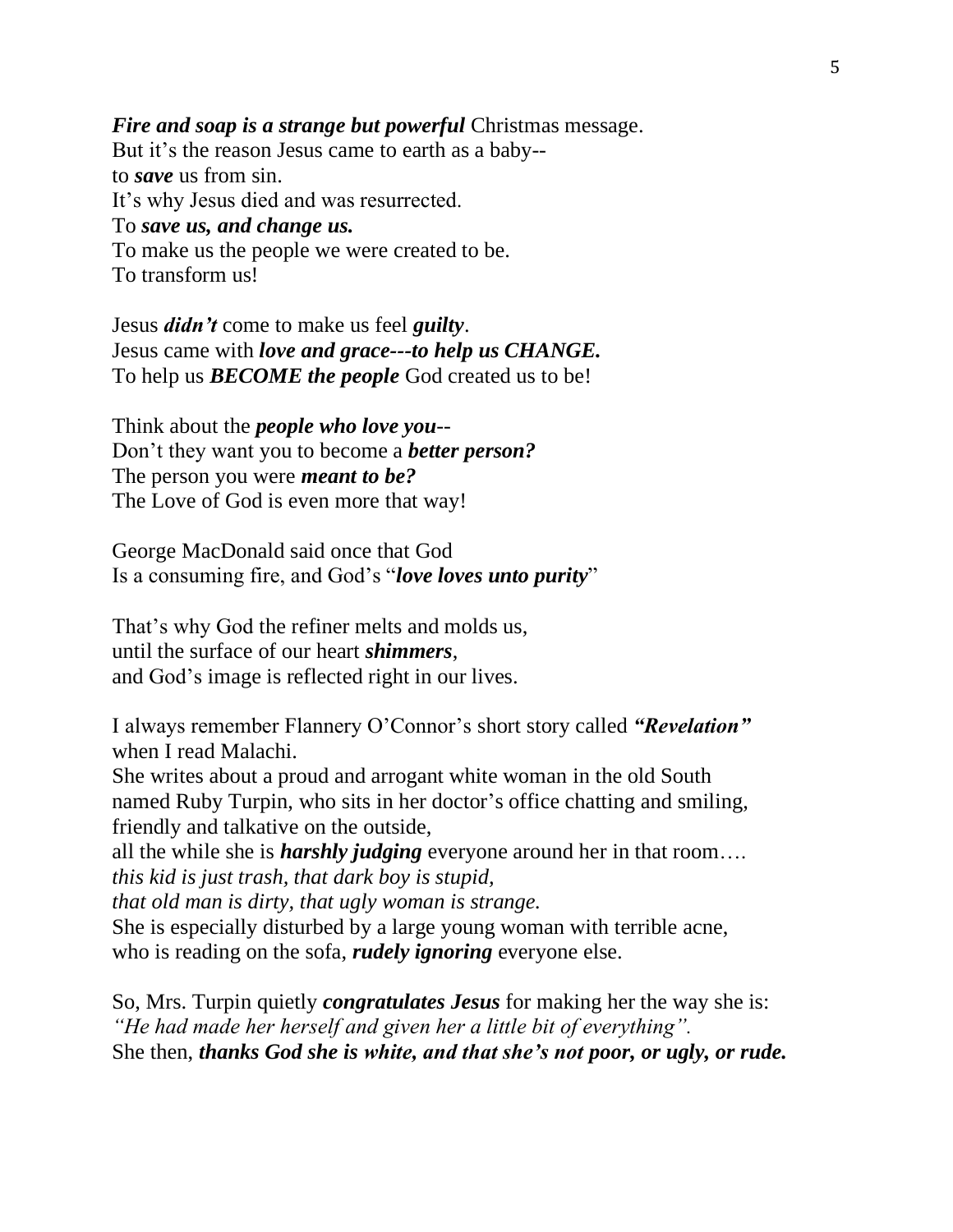Suddenly the girl (who happens to be named Grace!) takes her book, and *throws it at Mrs. Turpin*….

Mrs. Turpin goes home hurt,

thinking about *her rightful place* on top---in this world, and in heaven.

Then the sky suddenly turns red, and Mrs. Turpin has a vivid *revelation* a vision of people marching into heaven. And the singing line of people are *not who she expects…* Oddly, the people in the *FRONT* of the line, are all like those in the doctor's office that she judged so harshly. Finally at the *END of the line she sees 'her kind'* of people. She sees them marching with dignity, accountable for good order and common sense. They alone are singing on key. Yet she could see by their shocked and altered faces, that *even their virtues were being burned away*. refined in the fire by God…. Flannery O'Connor. "Revelation" in *The Complete Stories*. New York: Noonday, 1995. Pg. 488-509.

# *We may not be Mrs. Turpin*, but we *all have places* in our hearts,

In need of God's refining fire even those places we feel are 'OK' need God's transformation, so that we can become the people we were created to be!

A refining fire is *not the Christmas card* that we envision, When we sing and cook and decorate and gather in December. But it's part of finding the true **JOY** of Christmas. The refining fire can make us people of joy!

Sometimes the refining fire *happens in the circumstances* of our lives. Sometimes God uses difficult things for our good! The truth is, God can bring *good* out of anything we might face! God can use anything for *refining and purifying*.

# In *Isaiah 43:1-5 God talks about walking with us through life:*

*Do not fear, for I have redeemed you;*

 *I have called you by name, you are mine.*

*<sup>2</sup> When you pass through the waters, I will be with you; and through the rivers, they shall not overwhelm you,*